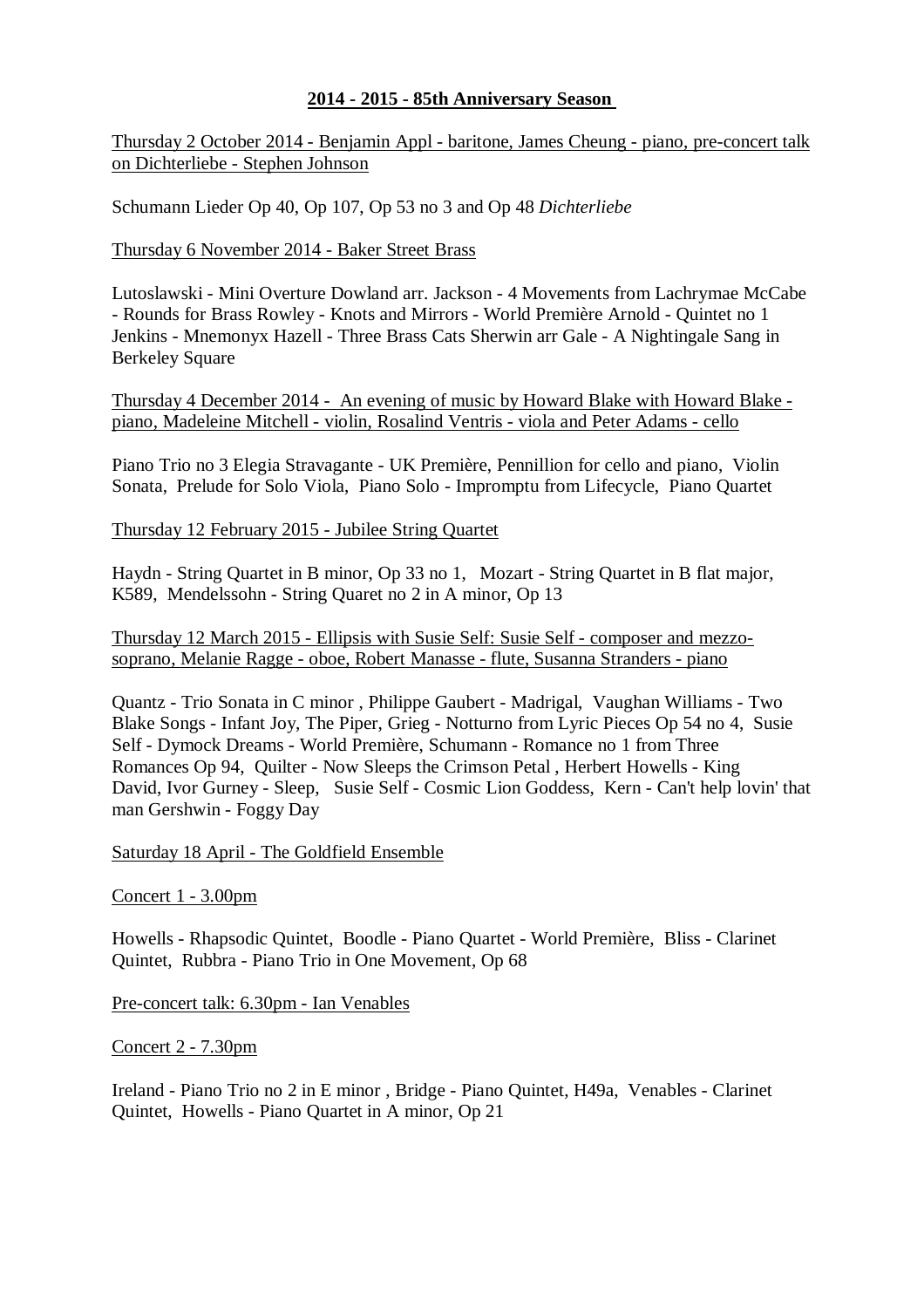# **2013 - 2014 - 84th season**

# **"In Memoriam"**

**Our first two concerts saw us joining with other local societies in a Gloucester Festival of Britten which marked the centenary of the birth of Benjamin Britten. Our season also commemorated composers affected by the wars of the 20th century as we approached the hundredth anniversary of the start of the First World War and we included a special programme inspired by Ivor Gurney.**

## **Thursday, 24 October 2013, 7.30pm - Duo Karadys - Carol Hubel-Allen (viola), Alan MacLean (piano)**

Britten - Lachrymae, Bliss - Sonata for Viola and Piano, Op 91, Vaughan Williams - Romance, Shostakovich - Sonata for Viola and Piano, Op 147

## **Thursday, 14 November 2013, 7.30pm - Fitzwilliam** Quartet

Vaughan Williams - String Quartet no 2 in A minor, Britten - String Quartet no 3, Op 94, Schnittke - Canon in Memory of Stravinsky, Shostakovich - String Quartet no 3 in F, Op 73

## **Thursday, 30 January 2014, 7.30pm - rescheduled to 8 May - Villiers** Quartet

Alan Bush - Dialectic, Whettam - Hymnos Quartet, Delius - String Quartet

## **Thursday 27 February 2014, 7.30pm - Mattijs van de Woerd - baritone, Shuann Chai piano, René Samson - composer**

### **"Only the Wanderer Knows"**

A programme inspired by Ivor Gurney's love of walking, including a specially composed musical fantasy on the life and work of Ivor Gurney by René Samson which received its world première

Janácek - On an overgrown path (piano solo), Finzi - Summer Schemes, Howells - Wanderers, Gurney - Black Stitchel and Severn Meadows, Vaughan Williams - Linden Lea, Butterworth - On the idle hill of summer, Schubert - Der Kreuzzug, Über Wildemann, Fahrt zum Hades, Der Lindenbaum, Der Musensohn, Schumann - Die Flüchtlinge, Duparc - L'invitation au voyage, Le manoir de Rosemonde, La vie antérieure, René Samson - "Walking into Clarity" - a new work paying tribute to Ivor Gurney

### **Thursday 27 March 2014, 7.30pm - Conchord Ensemble with James** Gilchrist - tenor

Bliss - Piano Quartet in A minor, Op 5, Gurney songs: Sleep, Black Stitchel, Severn Meadows, In Flanders, Korth - War's Embers, Elgar Piano Quintet in A minor, Op 84

# **2012 - 2013 - 83rd season**

# **"A Pageant of English Music"**

Our Society is becoming known for its programming of English music and this season presented "A Pageant of English Music" which opened with a recital by our President, Julian Lloyd Webber, featuring music by Ireland and Delius. For our second concert we had our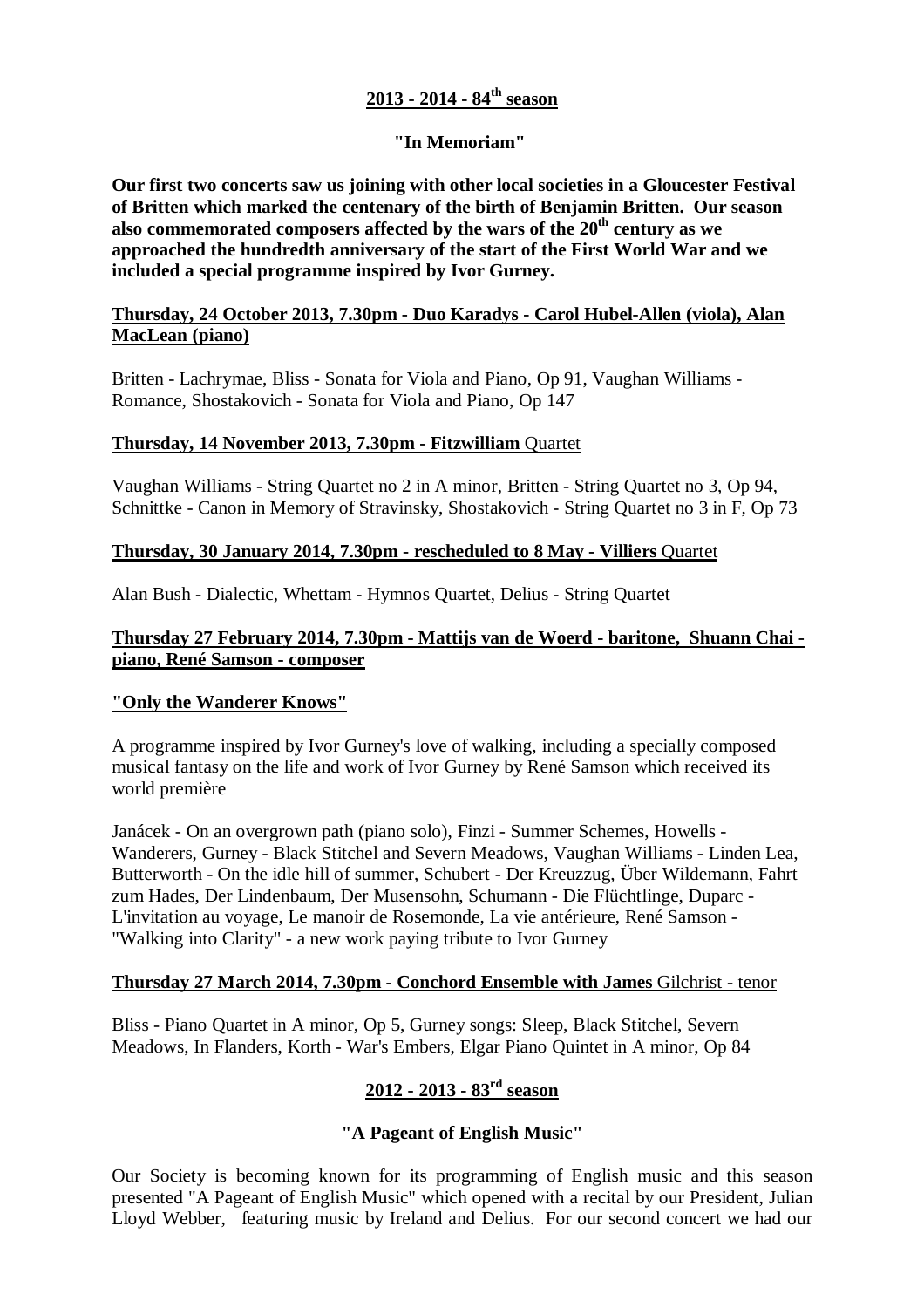fifth world première this year with a performance of Matthew Taylor's Piano Sonata by Mark Bebbington. English music also featured in the organ recital of Ian Ball and The Cappella Singers and in the programme by the Absolute Zero Viola Quartet. We also welcomed the Kaunas String Quartet from Lithuania which opened their hugely successful UK tour in Gloucester with a programme which included the String Quartet in C minor by the Lithuanian composer Ciurlionis.

# **Thursday 20 September 2012, 7.30pm - Julian Lloyd Webber- cello, John Lenehan piano**

Bach - Adagio in G, Claude Debussy - Cello Sonata (1915), Frederick Delius - Caprice and Elegy (1930), Frederick Delius - Cello Sonata (1915), Frederick Delius - Romance (1892),John Ireland - Cello Sonata in G minor (1923)

# **Thursday 25 October 2012, 7.30pm - Mark Bebbington - piano**

Ivor Gurney - Sehnsucht; The Sea (manuscript); Prelude in Db major,Arthur Bliss - Four Masks,Matthew Taylor - Piano Sonata - world première,

Ian Venables - Dyson's Caprice,John Ireland - Sonata

# **Thursday 22 November 2012, 7.30pm - Ian Ball - organ**

Giovanni Gabrieli - Ricercare del VIII tono, John Bull - Ut,re,mi,fa,sol,la, Jan P Sweelinck - Variations on Mein junges Leben hat ein End, John Stanley - Voluntary in C, Op 5 no 1, J C H Rinck - Variations on Ah vous dirai-je, Maman Op 90, Jacques Ibert - Musette from Trois Pièces, John Ireland - Miniature Suite: Intrada; Villanella; Menuetto-Impromptu, Edward German - Shepherd's Dance from Suite Henry VIII arr. Lemare, Jean Françaix - Cérémonie des signatures; Formation du cortège; Sortie from Messe de Mariage

## **Thursday 24 January 2013, 7.30pm - concert postponed due to absolute zero conditions - Revised date: Thursday 11 April 2013, 7.30pm - Absolute Zero Viola Quartet**

Edward Elgar - Sursum Corda, York Bowen - Fantasie for Four Violas, Henry Purcell - Pavanne and Chaconne, Frank Bridge - Cradle Song, Gustav Holst - Suite, Engaño - Story of Two Minstrels; Blue Syncopation, J S Bach - Quartet Sonata, Tomaso Albinoni - Sinfonia in D, Ludwig van Beethoven - Satz für Brarschenquartett, Pyotr IlyichTchaikovsky - Aveu Passionné, Mendelssohn - Saltarello

# **Thursday 21 February 2013, 7.30pm - The Cappella Singers conducted by Philip Colls**

C Hubert H Parry - Never weather-beaten sail; There is an old belief; Come, pretty wag, and sing, Gustav Holst - This have I done for my true love; I sowed the seeds of love; I love my love, Britten - A Hymn to the Virgin; two Flower Songs, Tavener - Funeral Ikos, John Ireland - The Hills, Richard Rodney Bennett - The Hour Glass, Blatchly - Hallelujah; An Interval; The Songs I had (in memory of Tom Fenton); Five Shakespearean Aphorisms

# **Thursday 14 March 2013, 7.30pm - Kaunas String Quartet (Lithuania)**

 Edvard Grieg - String Quartet in F (unfinished), Mikalojus Konstantinas Ciurlionis - String Quartet in C minor, Franz Schubert - String Quartet no 13 in A minor, Op 29, D804 "Rosamunde"